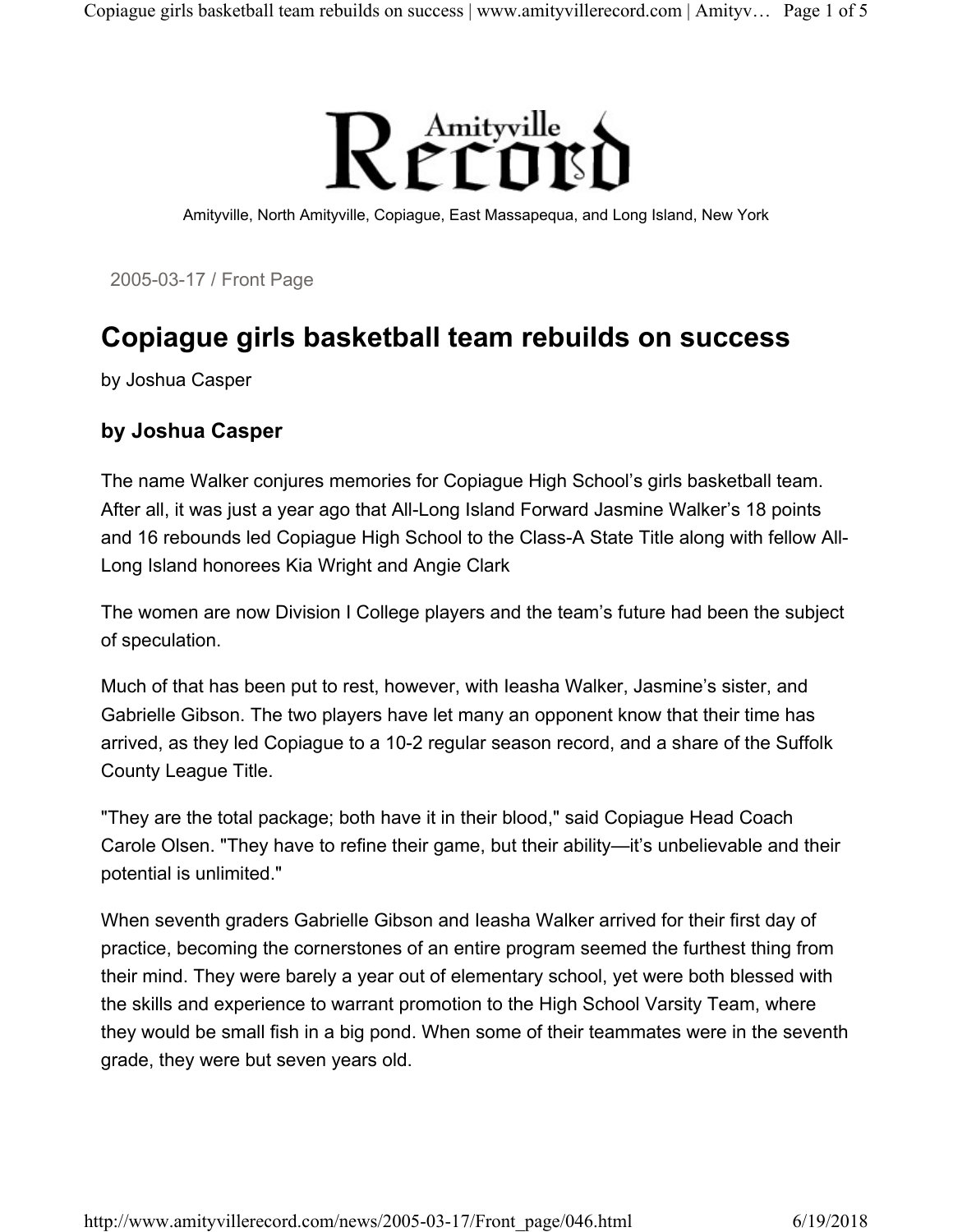"I was nervous to play with people who were older," recalls Ieasha. "I always played with people my age, so I was intimidated. I was a little anxious to show what I could do and had the pressure from people who didn't think I could live up to what my sister did when she was here."

While Walker learned the nuances of the game from her older sister, now playing at LIU Brooklyn, Gibson has also grown up around the game of basketball watching her father man the sidelines at Westbury High School where he served as Head Coach for eight seasons before stepping down last year.

"I always watched my dad running practice I knew how hard they were I knew how hard varsity was going to be," said Gibson, who credits her dad with much of her knowledge of the game, "I knew the things his players did wrong and what they did right, and tried to pick what I was going to do and not going to do. "

While equipped with the tools for success, the pressure to fit in with new teammates was a difficult adjustment. Both girls spent much of their first season looking over their shoulder, not knowing what to expect. More than points, rebounds and assists, both girls were worried about fitting in and being accepted by their new teammates. The pressure took its toll. Many a times they deferred to their teammates, preferring to blend in as opposed to stand out.

"I was thinking about how everyone would treat me and what I would have to do to get respected," recalls Gibson "I was trying to get everyone involved and I wasn't worried about my own game. I was scared and I didn't want them to get a bad impression of me. I started becoming more passive, and thinking too much. I was giving the ball to everyone else."

In spite of their insecurities and reluctance to display their own offensive skills, both Gibson and Walker managed to provide Copiague with a spark, helping lead them to a surprising playoff berth. As out of place as they felt with their new teammates at times, Gibson and Walker found solace in the fact that each had the other one to turn to. The two had been playing together since grade school, and are also teammates on the AAU Silver Bullets.

"Gabrielle helped me for me for the first few weeks, because we have enormous comfort with one another," explains Ieasha "We helped each other to get over obstacles. She helps me mentally in practice to get better and better. We stop other teams from adjusting to what one of us is trying to do and putting all of their focus on one of us. She knows what I'm feeling and helps me find a way to deal with it."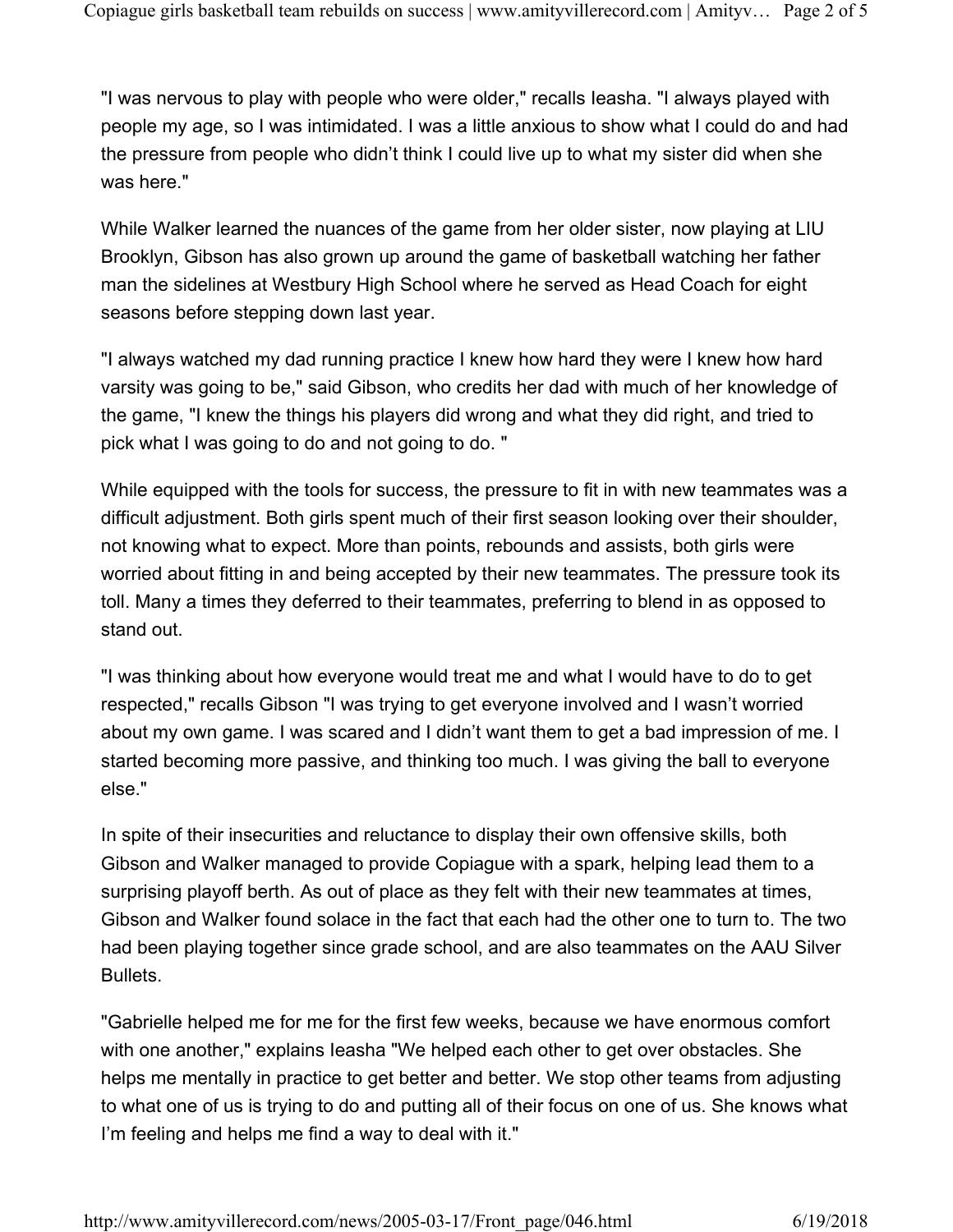As the season progressed, Gibson and Walker both became key contributors, as Copiague earned a playoff berth with a 6-6 record in League III play. Walker averaged 9.3 points, 8.4 rebounds, 4.4 steals and 5.8 assists, while Gibson added 8.6 points, 6.3 assists, 5.4 steals and 5.2 rebounds, tantamount to the many facets of the game, and versatility on the basketball court. Soon they could not help but realize they were each a key component to Copiague's success, something that was equally apparent to their elder teammates.

"Its real important that you earn the respect of your teammates," adds Gibson. "If you are unselfish; if you are playing as a team, you're making them better. If you play as a team they have trust in you. You just have to play your game."

With a year of basketball under their belt, both Ieasha and Gabrielle began to come out of their shell. Walker, who has the size and the skills of a forward at the point guard position, showed an ability to do damage from all areas of the court, finishing second on the team with 12.9 ppg along with five double-doubles, and a triple double.

Ieasha even provided some heroics at times, single-handedly pulling out a win against Deer Park. With 35 seconds left, and the Eagles down one, Walker stole the ball at midcourt and drove in for a lay-up, then followed that up with a driving hoop to give Copiague a three point lead. Deer Park got the ball back with 9 seconds left, but Walker made her sixth steal to seal the win.

"I've seen Ieasha for a long time," says Olsen "She hasn't even showed her A game yet. She is a tremendous passer with great court vision. She has similarities to Kia Wright in that she knows how to help her team get better."

Gabrielle showed flashes of brilliance as well, raising her scoring average almost seven points, as she lead the team with 15.5 ppg. Gibson, who was the game's leading scorer on six occasions, also eclipsed the 20-point mark five times in 2005.

"Ieasha and Gabrielle continue to make the commitment, even though they are very young," continued Olsen. "I am happy with where they are now, and with their performance this year. They have the heart to go far; they are going to go places."

## Return to top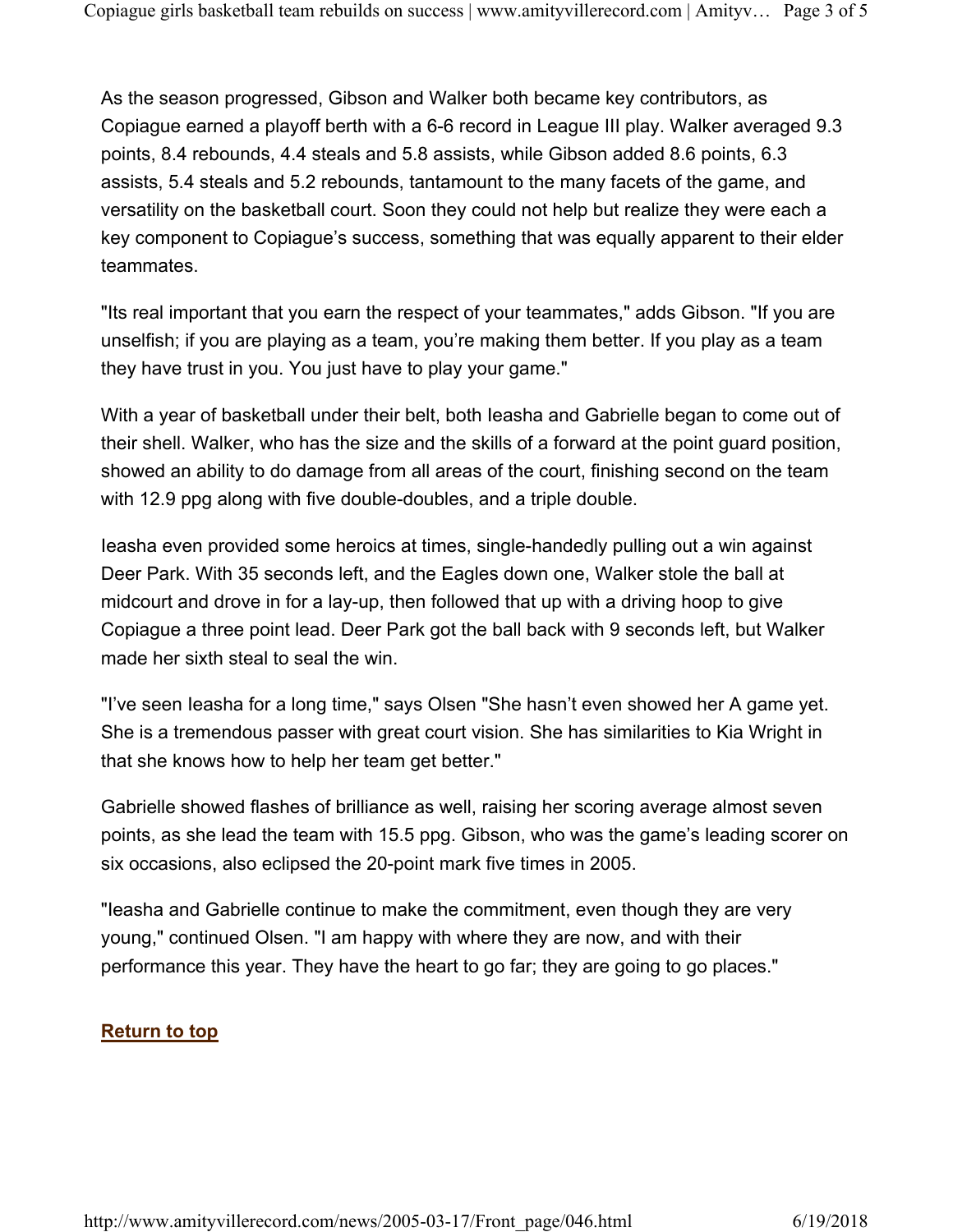